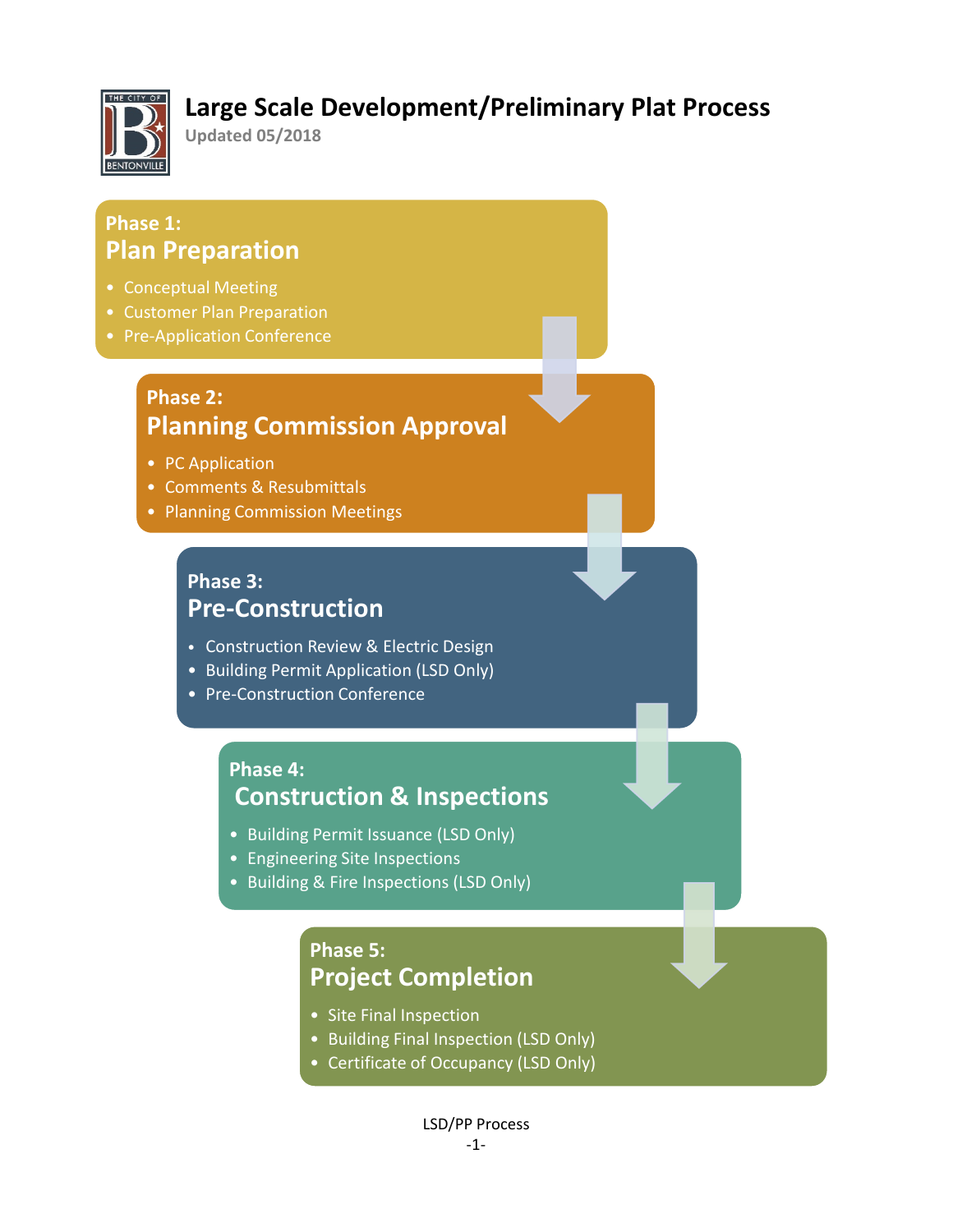## Phase 1: Plan Preparation 1 **1 1 Conceptual Meeting**

The Plan Preparation phase consists of gathering important information, meeting with departments about development requirements and specifications and working out the details of the development proposal.



#### **1. CONCEPTUAL MEETING** Planning Dept. – Not Mandatory -

The Conceptual Meeting is the first step in the development review process. The customer and Planning Department meet to discuss the development plans. Planning will analyze the proposed land use with the zoning district, summarize the development review process, and provide the customer a copy of the [Pre-](http://www.bentonvillear.com/DocumentCenter/View/1995/PAC-Requirements-Checklist_Web)[Application Conference Requirements.](http://www.bentonvillear.com/DocumentCenter/View/1995/PAC-Requirements-Checklist_Web) This meeting may or may not occur depending on how much information the customer has on hand and their level of understanding of the review process.

- a. *Scheduling*. Customer schedules a Conceptual Meeting with the Planning Department ((479)271-3122, [planning@bentonvillear.com\)](mailto:planning@bentonvillear.com). Planning Department is located at 305 SW A Street.
- b. *Meeting.* Planner will facilitate the meeting with the customer. Other departments may participate as needed.

#### **2. CUSTOMER PLAN PREPARATION**

Customer prepares the Large Scale Development or Preliminary Plat following the items listed on the [Pre-](http://www.bentonvillear.com/DocumentCenter/View/1995/PAC-Requirements-Checklist_Web)[Application Conference Requirements](http://www.bentonvillear.com/DocumentCenter/View/1995/PAC-Requirements-Checklist_Web) form in accordance with [development codes.](http://www.bentonvillear.com/188/Codes) Customer will meet with the appropriate department to discuss specific items, if necessary.

#### **3. PRE-APPLICATION CONFERENCE** Planning Dept. **- Mandatory -**

The purpose of this conference is for the customer and city departments to collectively review 80% plans. Each department must sign the Authorization to Apply form to signify that the project is ready for review by the Planning Commission.

- a. *Scheduling.* After preparing 80% plans in accordance with the Pre-Application Conference Requirements, the customer can request a Pre-Application Conference, which take place on Wednesdays, with the Planning Department and sends 80% set of plans (site plan, utility plan, landscape plan, grading plan, etc.) via email.
- b. *Meeting.* At the Pre-Application Conference, departments will review the plans and determine if the customer has met the Pre-Application Conference Requirements. If so, each department must sign the [Authorization to Apply.](http://www.bentonvillear.com/DocumentCenter/View/1994/Authorization-to-Apply)
- c. *Next Step.* Once all departments have signed the Authorization to Apply, customer can proceed to Phase 2: Planning Commission Approval.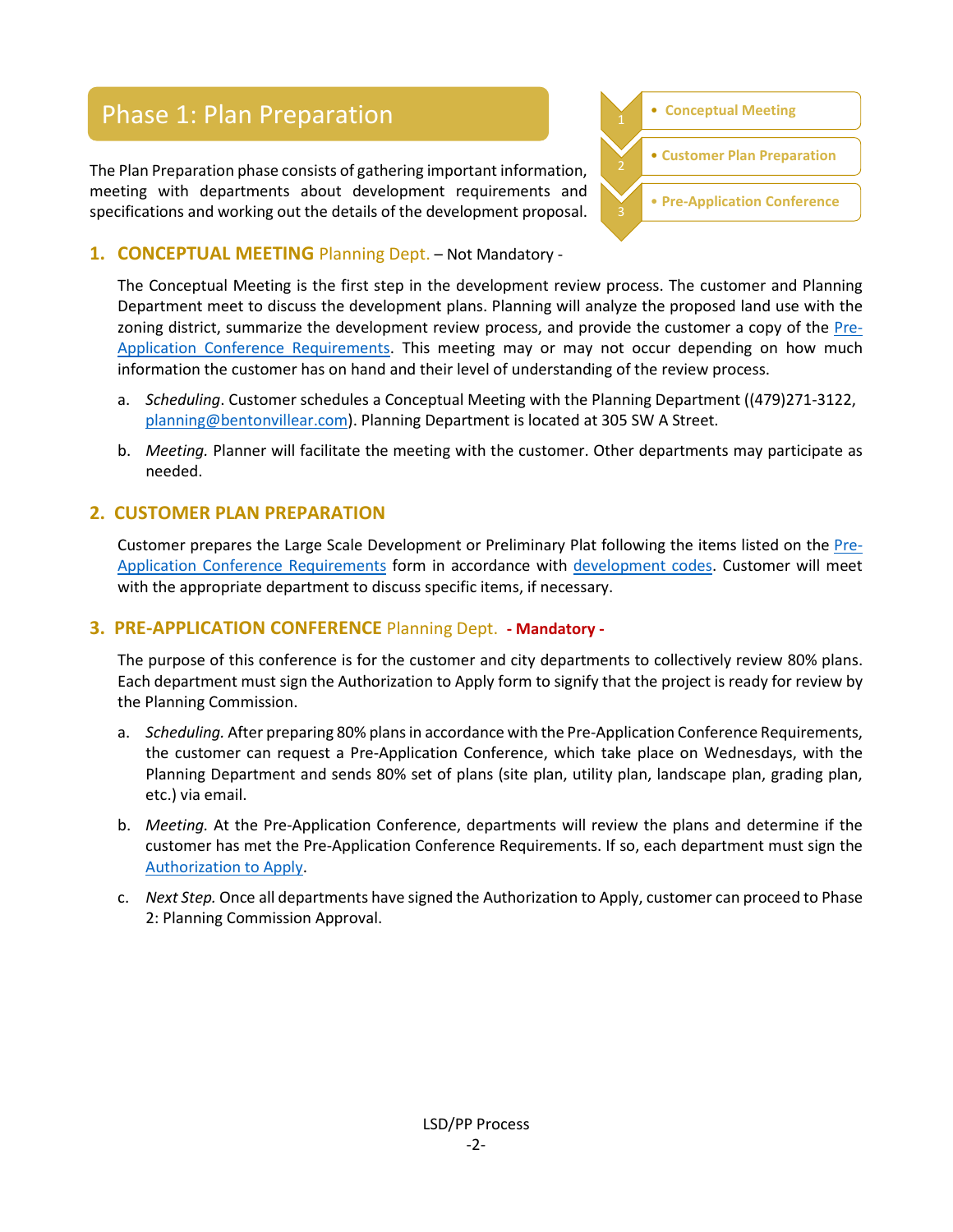# Phase 2: Planning Commission Approval **1998** • **PC Application**

Planning Commission (PC) must approve Large Scale Developments and Preliminary Plats. The process can take a minimum of 36 days. However, the published submittal date DOES NOT guarantee a Planning Commission date. An item will be placed on the PC agenda only after all comments are



satisfied. The customer is responsible for meeting submittal deadlines and addressing comments in a timely manner. Planning Commission approval gives the customer permission to proceed to Phase 3; it does not give permission to begin construction. *Resources:* Planning Commission Schedule, LSD / PP Application, and eTrakIt

#### **4. PLANNING COMMISSION APPLICATION** Planning Dept.

Customer will submit a [Large Scale Development \(LSD\)/Preliminary Plat Application](http://trakitweb.bentonvillear.com/etrakit/) along with signed [Authorization to Apply](http://www.bentonvillear.com/DocumentCenter/View/1994/Authorization-to-Apply) to the Planning Department (or via eTrakIt) by noon on the [published submittal date.](http://www.bentonvillear.com/DocumentCenter/View/702/Meeting-Schedule-and-Submittal-Deadlines-PDF) The application and supporting documents must include all items on the application checklist.

- a. *Application.* Customer submits a complete application to the Planning Department. Planning Department will provide customer with access information to check status online through eTrakIt.
- b. *Review.* Each department begins the first submittal review and provides comments in TrakIt. Customer can log onto eTrakIt to see review comments.

#### **5. COMMENTS AND RESUBMITTALS** Planning Dept.

Departments review the submitted plans for compliance with city codes and provide comments back to the customer through eTrakIt. This process goes back and forth until all department are satisfied.

- a. *1st Submittal:* Departments publish comments 1 ½ weeks (Wednesday) from the submittal deadline. The applicant has approximately 1 ½ weeks to adjust the plan to reflect the 1st Submittal Comments.
- b. *2nd Submittal:* Customer submits the 2nd Submittal to Planning (or via eTrakIt) by noon on the Monday 1 ½ weeks from when the 1st Submittal Comments were published. Staff provides 2nd Submittal Comments in 1 week (Monday).
- c. *3rd Submittal*: Customer submits the 3rd Submittal the day before the Planning Commission meeting. For each additional submittal, staff comments will be available seven days from the next Monday after they are submitted.

#### **6. PLANNING COMMISSION MEETINGS** Planning Dept. **- Mandatory -**

When all departments are satisfied with the submittal, the Planning Department will place the item on the Planning Commission agenda for their review and approval.

- a. *Scheduling.* The Planning Department will add the item to the PC agenda when the status in TrakIt is "Approved for PC Only".
- b. *Tech Review Meeting.* PC reviews the submittal with the customer at the Technical Review Meeting, held at 4:30 p.m. on the Tuesday one week prior to the official PC meeting, at 305 SW A Street. The PC then sets the final agenda for the PC Meeting.
- c. *Planning Commission Meeting*. PC will approve or deny the submittal at the PC meeting, held at 5 p.m. the first and third Tuesday of the month, at 305 SW A Street. Planning Commission approval is contingent upon adequately addressing any remaining staff comments
- d. *Next step*. Upon PC approval, the customer can proceed to Phase 3: Pre-Construction and submit a Building Permit Application. **NOTE:** Planning Commission approval does not mean construction can begin. It can only begin after completion of Phase 3.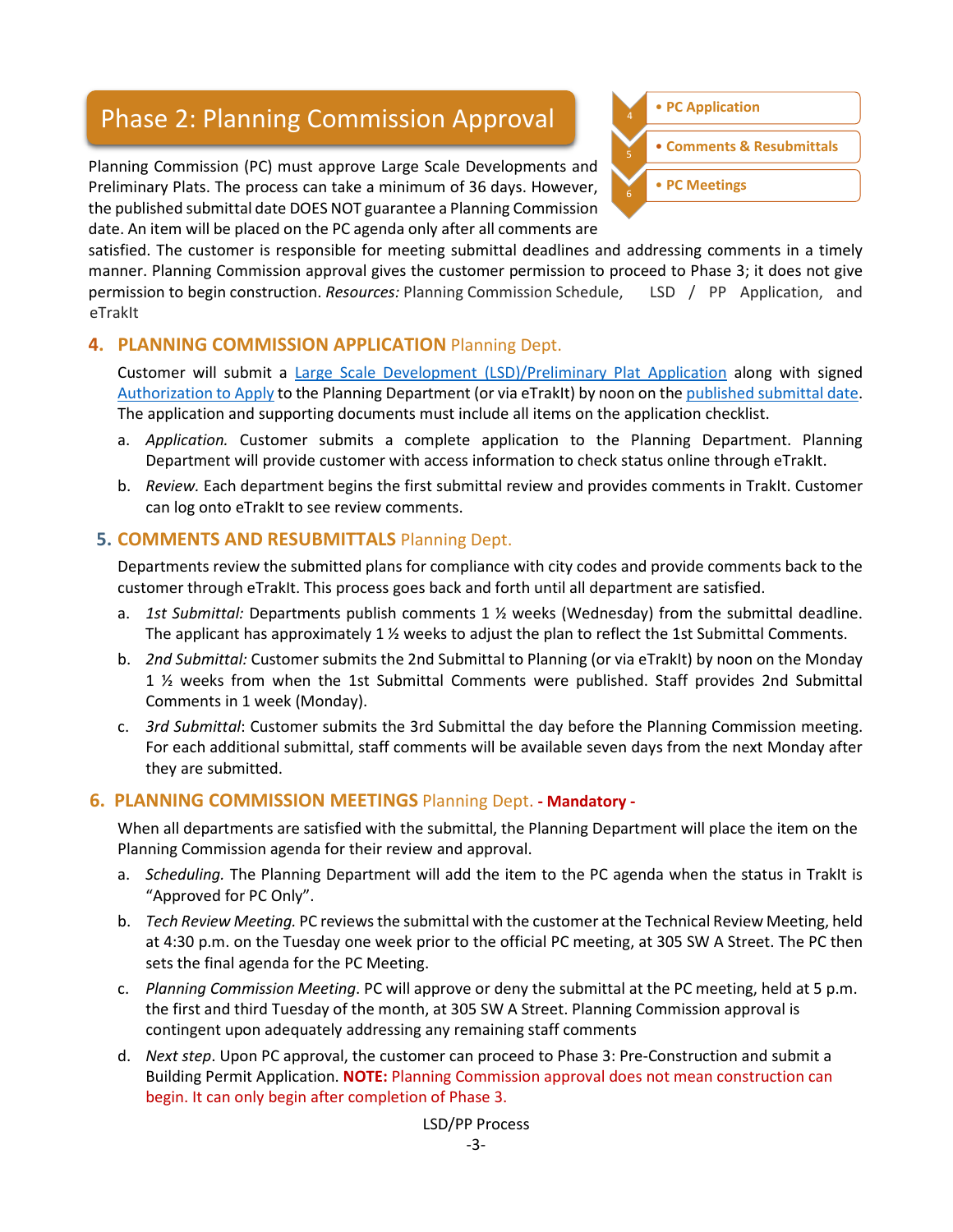## Phase 3: Pre-Construction *Phase* 3: Pre-Construction *CONSTRUCTER*

Grading or construction on the site cannot begin until after the Pre-Construction Conference. The length of this process depends on the customer's timely response to outstanding comments and the completeness of architectural plans.



#### **6. CONSTRUCTION REVIEW & ELECTRIC DESIGN** Engineering Dept.

Customer works with the Engineering Department and other utility departments to address outstanding comments from the PC approval. In the meantime, the Electric Department initiates electric service design.

- a. *Address comments.* Customer works with departments to address outstanding comments.
- b. *Pay fees.* Customer pays [fees](http://www.bentonvillear.com/996/Fees) required for the development, including fees-in-lieu, directly to the department requesting the fee.
- c. *Result.* Departments will result reviews in eTrakIt. All comments must be addressed prior to the Pre-Construction Conference.

#### **7. BUILDING PERMIT APPLICATION (LSD Only)** Building Inspection & Fire Marshal

Customer submits a complete building permit application to Building Inspections. Building Inspections and the Fire Department must preliminarily accept the plans prior to the customer proceeding to the Pre-Construction Conference.

- a. *Submittal.* Customer submits [building permit application](http://www.bentonvillear.com/180/Permit-Applications) to the Building Inspections Department or via eTrakIt.
- b. *Review.* Building Inspections will review for compliance with the [building codes](http://www.bentonvillear.com/734/Building-Codes) and the Fire Marshal will review for compliance with [fire codes.](http://www.bentonvillear.com/982/Codes)
- c. *Result.* Building Inspections and Fire Marshal will result reviews in eTrakIt. A preliminary acceptance is required prior to the Pre-Construction Conference.

#### **8. PRE-CONSTRUCTION CONFERENCE** Engineering Dept. **- Mandatory -**

The customer and staff will discuss the construction process, staff will stamp construction plans, and identify the inspections and permits required.

- a. *Scheduling.* Customer can schedule a Pre-Construction Conference, held on Thursdays, with the Engineering Department when all of the following have been met:
	- $\checkmark$  All city department comments are addressed.
	- $\checkmark$  Building Inspections and Fire Marshals have preliminarily accepted the architectural plans.
	- $\checkmark$  Outside agency approvals have been submitted to Engineering (ArDOT, ADEQ, ADH, etc.).
	- $\checkmark$  Customer has paid all fees, including fees-in-lieu.
- b. *Meeting.* The customer and staff will discuss the construction process following the [Pre-Construction](http://www.bentonvillear.com/DocumentCenter/View/1996)  [Checklist.](http://www.bentonvillear.com/DocumentCenter/View/1996) Staff will stamp construction plans that serve as the official record that must be kept on the construction site.
- c. *Next Step.* After the Pre-Construction Conference, customer can proceed to Phase 4: Construction and Inspections. For preliminary plats, the customer may submit a Final Plat application at any time after the Pre-Construction Conference.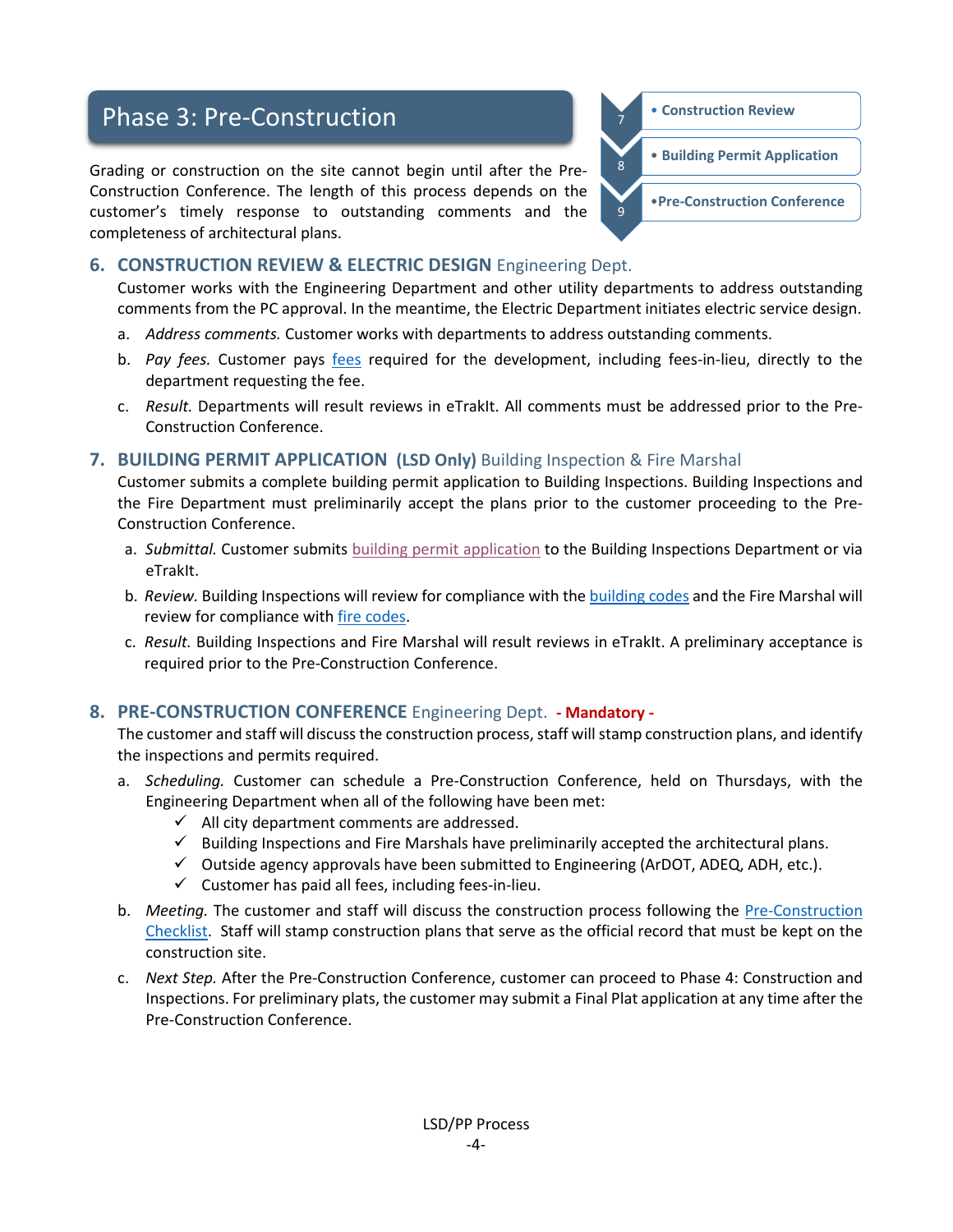## Phase 4: Construction & Inspections 10 **10** • Building Permit Issued

After the Pre-Construction Conference, Building Inspection can issue the building permit and construction can commence. Inspections take place by various departments throughout the construction process. If an inspector finds that construction is inconsistent with approved plans, the city has the authority to issue a stop work order and require the



customer to go back through the process, beginning with a new application and planning commission approval.

#### **10. BUILDING PERMIT ISSUED (LSD Only)** Building Inspection

After the Pre-Construction Conference, Building Inspection may issue the building permit.

- a. *Review.* Building Inspections and Fire will conduct a final review of the building plan and site plans for compliance with Building and Fire Codes. Building Inspections will set up the permit in TrakIt and identify the sequence of inspections based on the Project Inspections form completed at Pre-Con.
- b. *Fees.* Customer pays all building permit fees to the Building Inspections Department or via eTrakIt.
- c. *Issuance.* Building Inspections will issue the building permit when the following have been met:
	- $\checkmark$  Engineering held the Pre-Construction Conference.
	- $\checkmark$  Fire Marshal approved the permit in eTrakIt.
	- $\checkmark$  Building Inspections approved the permit in eTrakIt.
	- $\checkmark$  Customer paid permit fees.

Customer can pick up the building permit and placard from the Building Inspections Department or can print from eTrakIt. Placard must be posted on-site during construction.

*Resources:* 

#### **11. ENGINEERING SITE INSPECTIONS** Engineering Dept.

Customer builds the development per the approved, stamped plans and is responsible to ensure the project complies with the approved plans. During construction, the Engineering Department will inspect the site for compliance with city codes.

- a. *Scheduling.* Customer schedules site-related inspections with Engineering.
- b. *Inspection & Results*. Inspections are conducted and pass/fail results are documented in TrakIt.
- c. *Re-inspection*. If Engineering fails an inspection, the customer is responsible for making corrections and scheduling a re-inspection (re-inspection fees apply).
- d. *Next step***.** If the project is a preliminary plat and is complete, the customer can proceed to Phase 5: Project Completion.

#### **12. BUILDING & FIRE INSPECTIONS (LSD Only)** Building Inspection & Fire Marshal

Building Inspectors inspect structures for compliance with building, electric, plumbing and HVAC codes. Fire Marshals inspect the site and building for compliance with the Fire Code.

- a. *Scheduling.* Customer schedules building inspections with the Building Inspection Department and Fire inspections with the Fire Marshal, or via eTrakit, in the order provided on the Project Inspection form. Requests for inspections should be made 24 hours prior to when the inspection is requested.
- b. *Inspections & Results.* Inspections are conducted and pass/fail results are documented in TrakIt.
- c. *Next step.* If the project is an LSD and is complete, the customer can proceed to Phase 5: Project Completion.